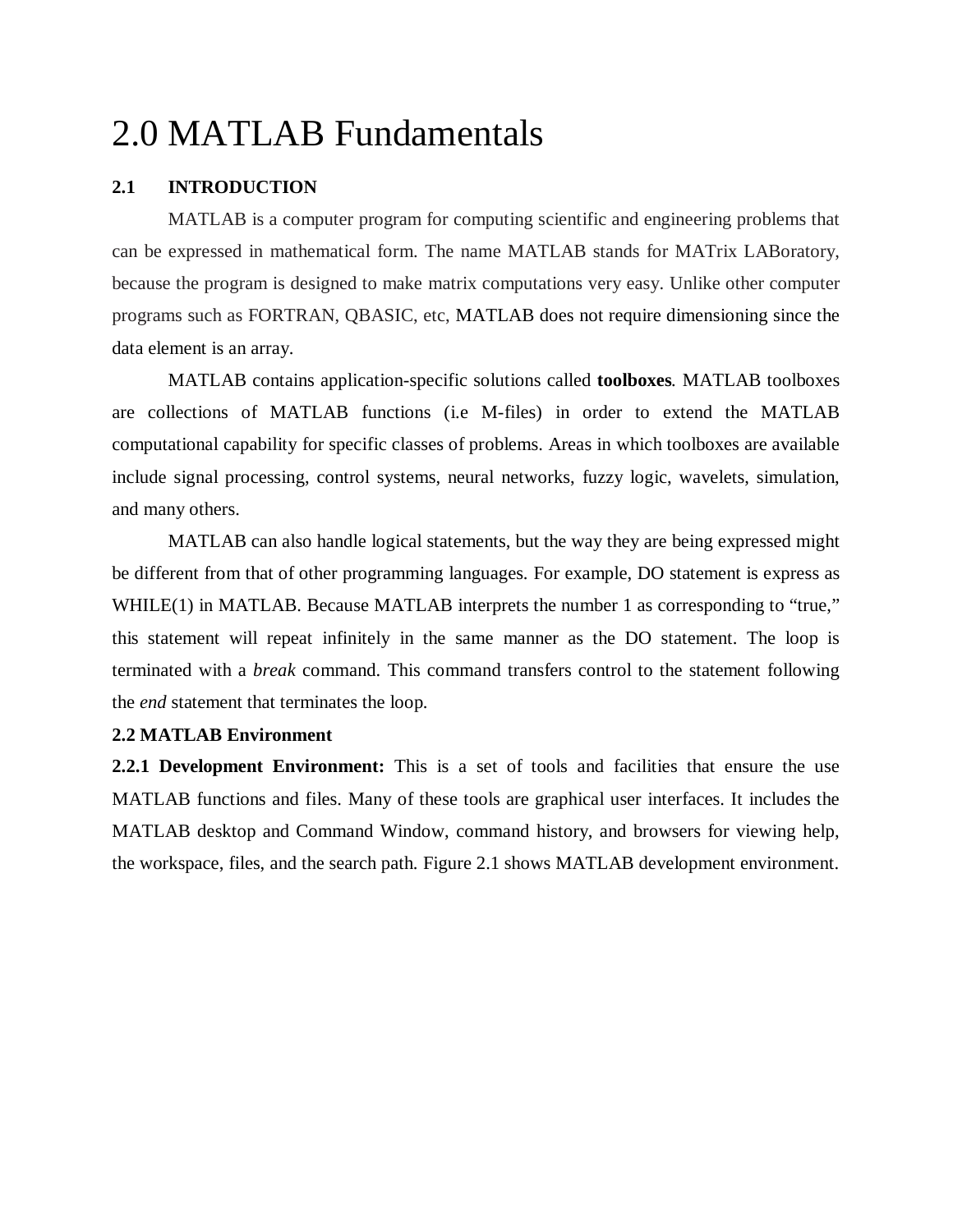

Figure 2.1: MATLAB development environment

**2.2.2 MATLAB Mathematical Function Library:** This is a collection of computational algorithms ranging from elementary functions like sum, sine, cosine, and complex arithmetic, to more sophisticated functions like matrix inverse, matrix eigenvalues, Bessel functions, and Fourier transforms.

**2.2.3 MATLAB Language:** This is a matrix/array language with control flow statements, functions, data structures, input/output, and object-oriented programming features.

**2.2.4 MATLAB Graphics:** This contains functions that help to represent data or information in a graphical manner. It includes commands for two-dimensional and three-dimensional data visualization, image processing, animation, and graphics presentations. It also includes commands that allow user to fully customize the appearance of graphics as well as to build complete graphical user interfaces on MATLAB applications.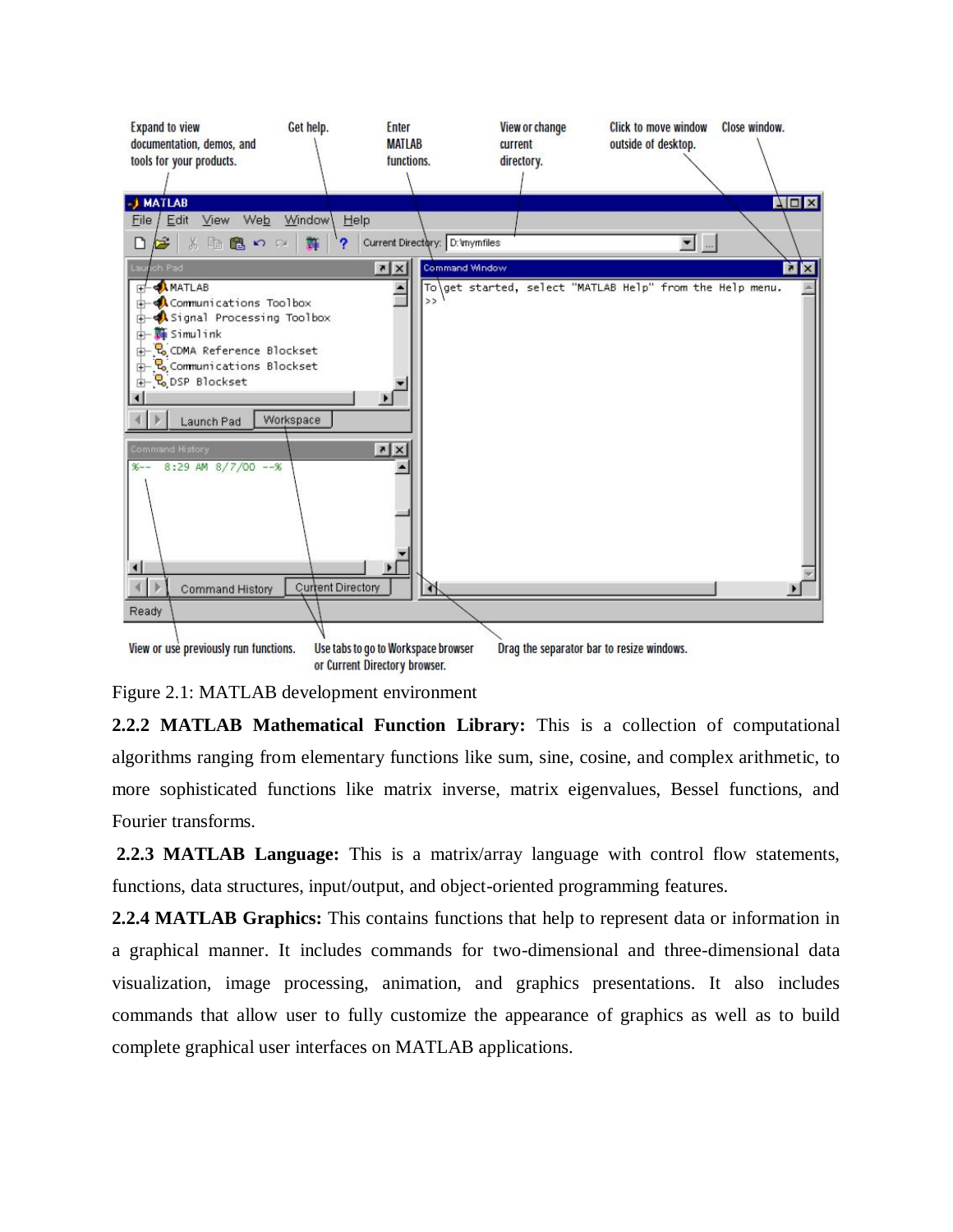**2.2.5 MATLAB Application Program Interface (API):** This is a library that allows one to write C and FORTRAN programs that can interact with MATLAB. It include facilities for calling routines from MATLAB (dynamic linking), and calling MATLAB as a computational engine.

# **2.3 Starting and Quitting MATLAB**

# **2.3.1 Starting MATLAB**

To stat MATLAB, double-click the MATLAB shortcut icon  $\mathbb{R}^{\mathbb{N}}$  on your Windows desktop. After starting, the MATLAB opens shown in Fig 3.1.

# **2.3.2 Quitting MATLAB**

To end MATLAB session, select **Exit MATLAB** from the **File** menu in the desktop, or type quit in the Command Window.

# **2.4 Desktop Tools**

## **1. Command Window**

Command Window is use to enter variables and run functions and M-files as well as displaying output (Fig 3.2).

|                                           | Command Window |                         |                                               |     |            | <b>MOX</b> |      |                       |  |
|-------------------------------------------|----------------|-------------------------|-----------------------------------------------|-----|------------|------------|------|-----------------------|--|
| <b>Type functions and</b>                 | Eile           | Edit                    | <b>View</b>                                   | Web |            | Window     | Help |                       |  |
| variables at the<br><b>MATLAB</b> prompt. | $>\!>$         | >> magic(4)             |                                               |     |            |            |      |                       |  |
| <b>MATLAB</b> displays the<br>results.    | lans =         |                         |                                               |     |            |            |      |                       |  |
|                                           |                | 16                      | $\begin{smallmatrix} 2\\11 \end{smallmatrix}$ | 3   | 13         |            |      |                       |  |
|                                           |                | 5<br>9                  |                                               | 10  | $^{\rm 8}$ |            |      |                       |  |
|                                           |                |                         | 7                                             | 6   | 12         |            |      |                       |  |
|                                           |                | $\overline{\mathbf{4}}$ | 14                                            | 15  | 1          |            |      |                       |  |
|                                           | >              |                         |                                               |     |            |            |      |                       |  |
|                                           | $\rightarrow$  |                         |                                               |     |            |            |      |                       |  |
|                                           | $\gg$          |                         |                                               |     |            |            |      |                       |  |
|                                           | >              |                         |                                               |     |            |            |      |                       |  |
|                                           | $>\!>$         |                         |                                               |     |            |            |      |                       |  |
|                                           |                |                         |                                               |     |            |            |      | $\blacktriangleright$ |  |
|                                           | Ready          |                         |                                               |     |            |            |      |                       |  |

Fig 3.2 Command window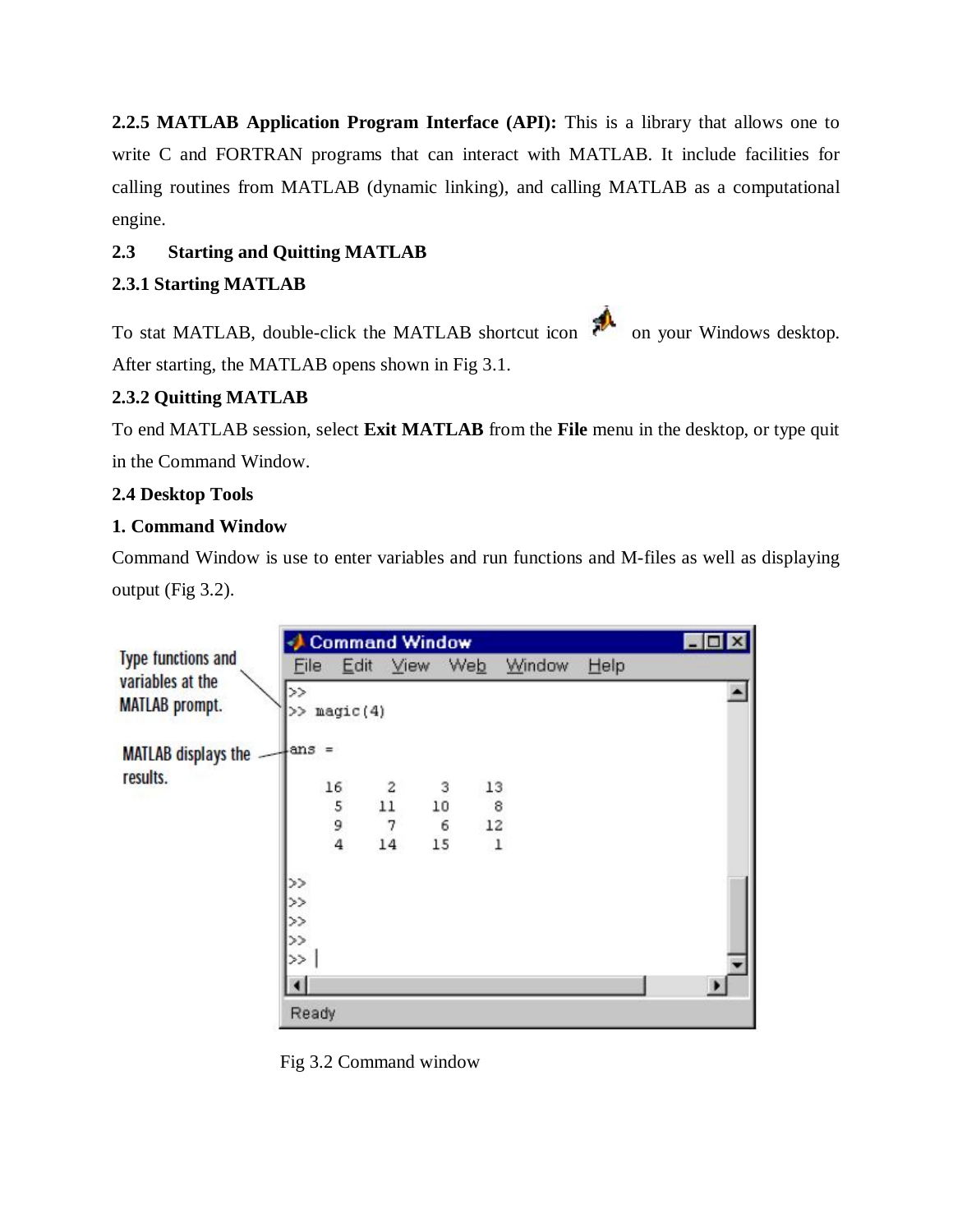## **2. Command History**

Input data enter in the command window are logged in the Command History window. In the Command History, the previously used functions can be view and copy to command window for execution if there is need to do so (Fig 3.3).

Command History  $\Box$  $\times$ File Edit View Web Window Help **Timestamp marks the** ×  $x--x$ 8:29 AM 8/7/00 -- % start of each session. theta=-pi:0.1:pi; theta=-pi:0.01:pi;  $rho(1,:)=2*sin(5*theta).$ rho(2,:)=cos(10\*theta).^3; Select one or more lines  $rho(3,:)$ =sin(theta). $A2;$ and right-click to copy, rho(4,:)=5\*cos(3.5\*theta).^3; for  $n=1:4$ evaluate, or create an polar(theta,rho(n,:)) M-file from the selection. pause end %-- 1:12 PM 8/7/00 -- % type collatz collatz(3) collatzplot(3) type collatz Ready

Fig 3.3 Command History

## 3. **Launch Pad**

MATLAB's **Launch Pad** provides easy access to tools, demos, and documentation (Fig 3.4).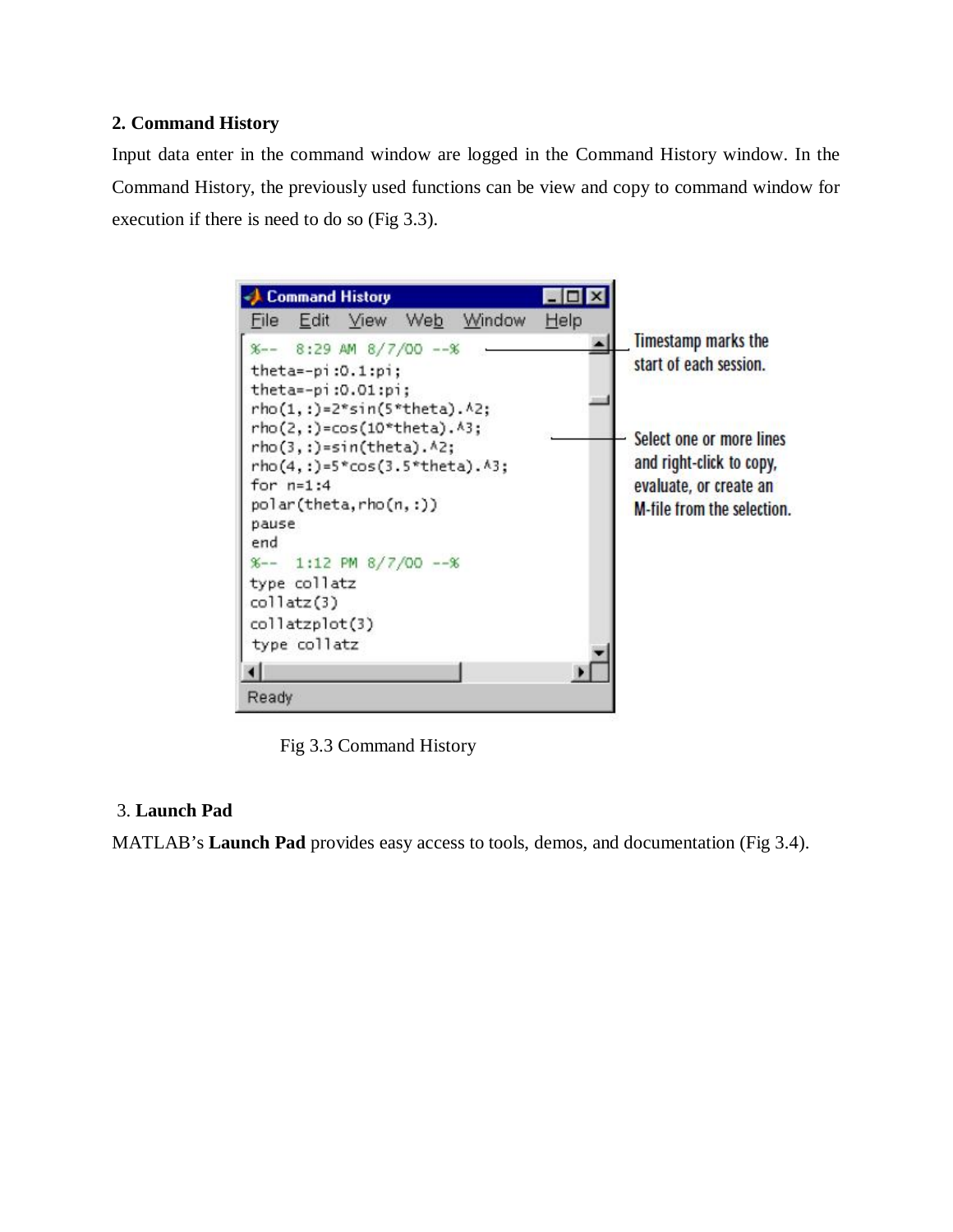Sample of listings in Launch Pad - you'll see listings for all products installed on your system.



Fig.3.4 Launch Pad

Tabs in the Help Navigator pane provide different ways to find documentation. View documentation in the display pane.



Fig.3.5 Help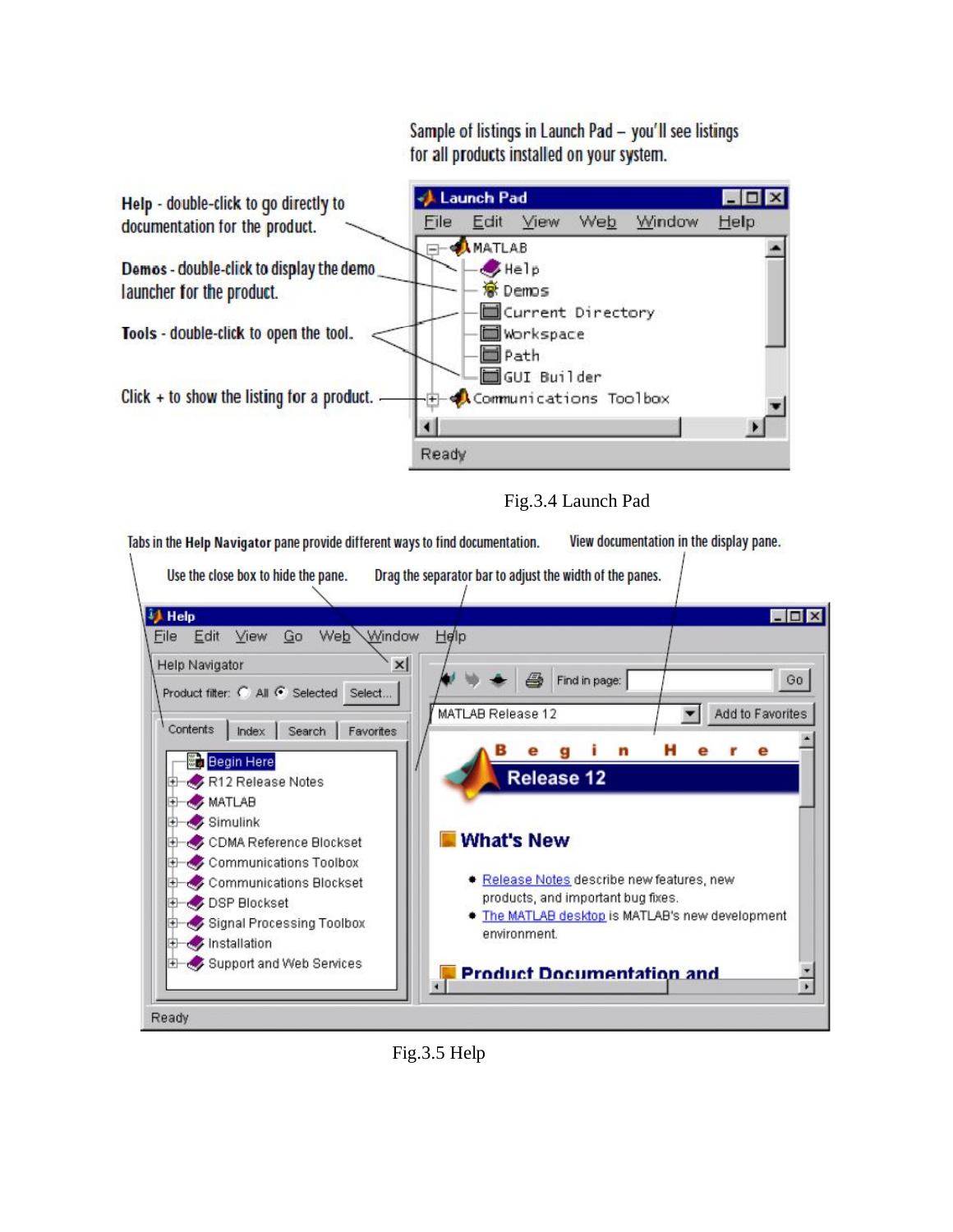#### **4. Help Browser**

The help browser is use to search and view documentation for all Math Works products. It is a Web browser integrated into the MATLAB desktop that displays HTML documents. To open the Help browser, click the help button in the toolbar, or type help browser in the Command Window (Fig. 3.5).

## **5. Current Directory Browser**

MATLAB file operations use the current directory and the search path as reference points. Any file that needs to be run must either be in the current directory or on the search path.

#### **6. Workspace Browser**

MATLAB workspace consists of set of variables (named arrays) built up during MATLAB session and stored in memory. Variables can be added to the workspace by using functions, running M-files, and loading saved workspaces (Fig 3.6).

|                                                   | Workspace<br>Edit<br>View<br>File                                     | Web<br>Window | Help         | $\Box$ o $\times$      |
|---------------------------------------------------|-----------------------------------------------------------------------|---------------|--------------|------------------------|
|                                                   | œ<br>Β,<br>畸<br>н                                                     | Stack: Base   |              |                        |
|                                                   | Name                                                                  | Size          | <b>Bytes</b> | Class                  |
| Double-click                                      | <b>iii</b> a                                                          | 1x10          | 80           | double array           |
| a variable to                                     | 用。                                                                    | 1x1           | 16           | double array (complex) |
| see and                                           | $\left[\begin{smallmatrix} 0 & 0 \\ 0 & 0 \end{smallmatrix}\right]$ e | 1x1           | 4            | cell array             |
| change its<br>contents in<br>the Array<br>Editor. | 用g                                                                    | 1x10          | 80           | double array (global)  |
|                                                   | 噩                                                                     | 1x10          | 10           | int8 array             |
|                                                   | 带                                                                     | 1x10          | 80           | double array (logical) |
|                                                   | abo m                                                                 | 1x6           | 12           | char array             |
|                                                   | $\boxed{\circledcirc}$ n                                              | 1x1           | 822          | inline object          |
|                                                   | $\mathbb{N}$ p                                                        | 1x10          | 164          | sparse array           |
|                                                   | 围s                                                                    | 1x1           | 406          | struct array           |
|                                                   | <b>Hi</b> u                                                           | 1x10          | 40           | uint32 array           |
|                                                   | Ready                                                                 |               |              |                        |

Fig.3.6 Workspace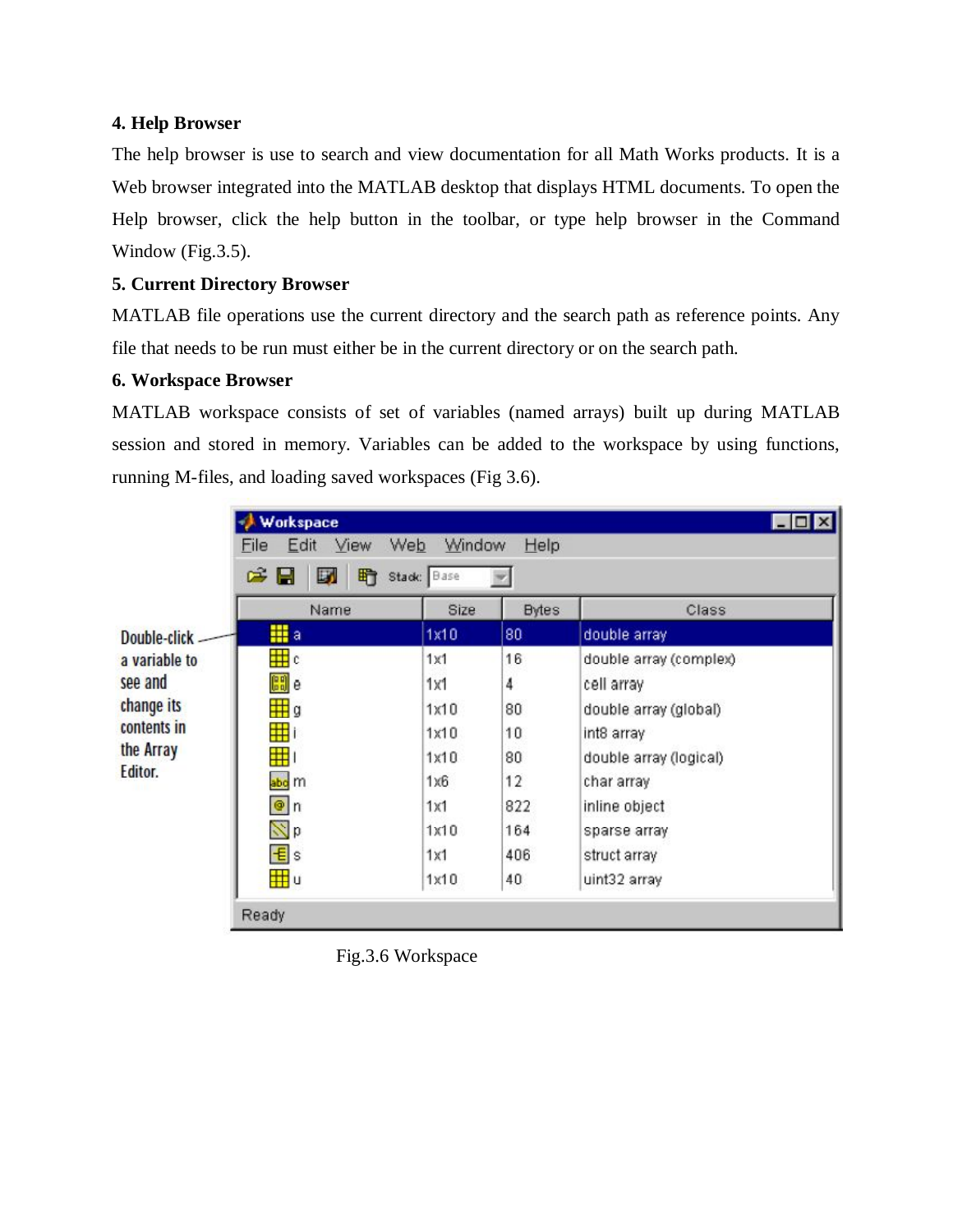## **7. Array Editor**

Double-click on a variable in the Workspace browser to see it in the Array Editor. Use the Array Editor to view and edit visual representation of one- or two-dimensional numeric arrays, strings, and cell arrays of strings that are in the workspace (Fig.3.7).

|  |  | Change values of array elements. |
|--|--|----------------------------------|
|  |  |                                  |

Change the display format.

|                   | <b>Array Editor: m</b> |                 |                     |    |          |
|-------------------|------------------------|-----------------|---------------------|----|----------|
| Eile <sup>\</sup> | Edit View Web          | Window Help     |                     |    |          |
|                   | Numeric format: shortG | Size: 1         | by                  | 10 | $\times$ |
|                   |                        |                 | $\overline{3}$      |    |          |
|                   | 16                     |                 | 3                   | 13 |          |
|                   | 5                      | 11              | 10                  | 8  |          |
| 3                 | g                      | 7               | 6                   | 12 |          |
|                   | 4                      | 14              | 15                  |    |          |
|                   |                        |                 |                     |    |          |
|                   | Array Editor: m        | Array Editor: x | Array Editor: theta |    |          |
| Ready             |                        |                 |                     |    |          |

Use the tabs to view the variables you have open in the Array Editor.

Fig.3.7 Array Editor

# **8. Editor/Debugger**

The Editor/Debugger is use to create and debug M-files, which are programs written to run MATLAB functions. The Editor/Debugger also provides a graphical user interface for basic text editing, as well as for M-file debugging (Fig.3.8).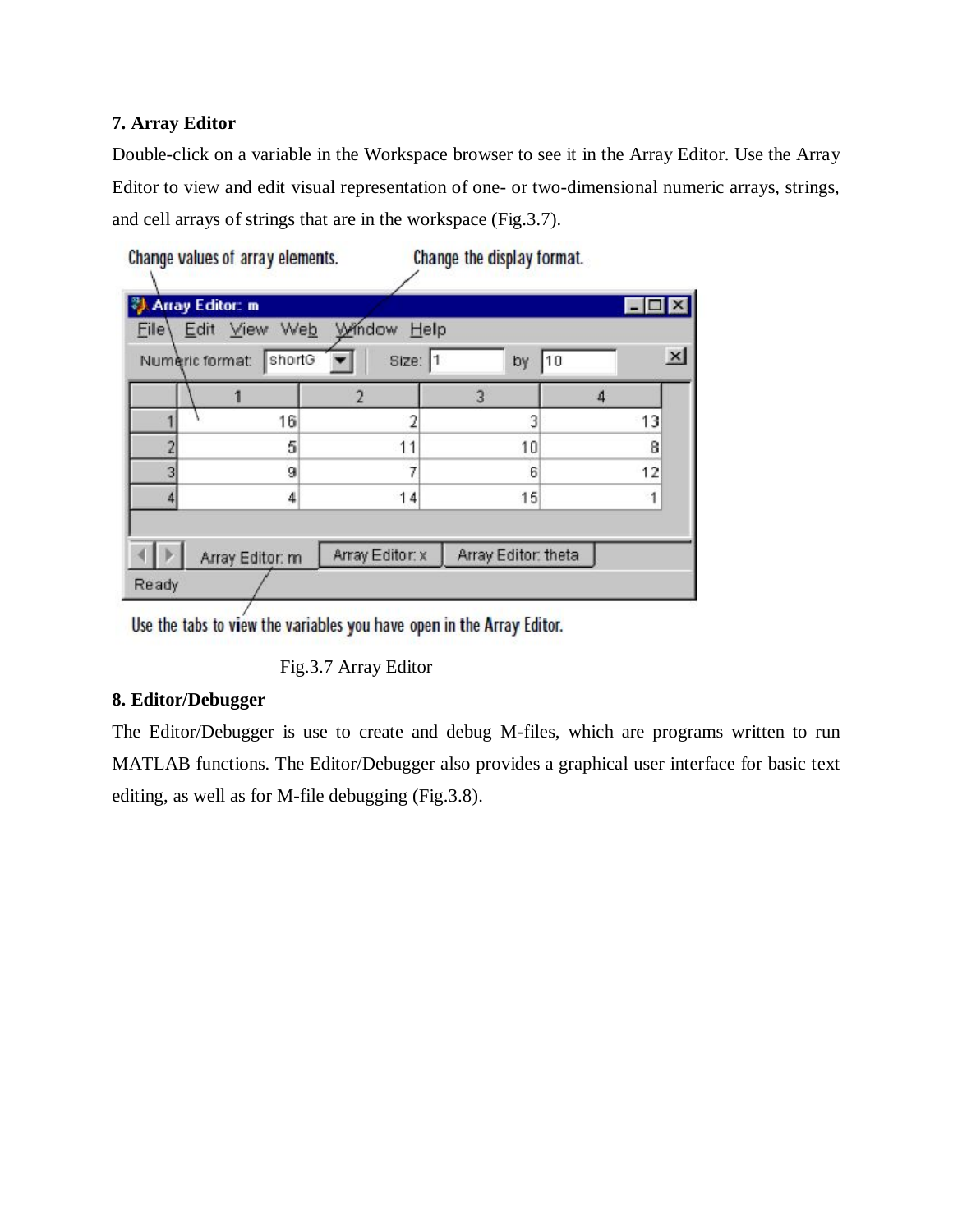

Comment selected lines and specify indenting style using the Text menu. Find and replace strings.

Fig 3.8 Editor/Debugger

#### **2.5 Assignment**

Assignment refers to assigning values to variable names. This results in the storage of the values in the memory location corresponding to the variable name. A variable name must comply with the following two rules:

1. It may consist only letters a–z, or letter and digits 0–9 or letter, digit and underscore ( \_ ).

2. It must start with a letter.

Examples of valid variable names: r2d2 pay\_day Examples of invalid names: pay-day 2a name\$\_2a

Note that MATLAB is case sensitive, meaning that it differentiate between upper- and lowercase letters. For example: fuse, FUSE and Fuse are three different variables. Also note that Command and function names are also case sensitive.

#### **2.5.1 Scalar**

Assignment of values to scalar is as follow:

Type

 $>> a = 4$ 

The press enter, you have

 $a =$ 

4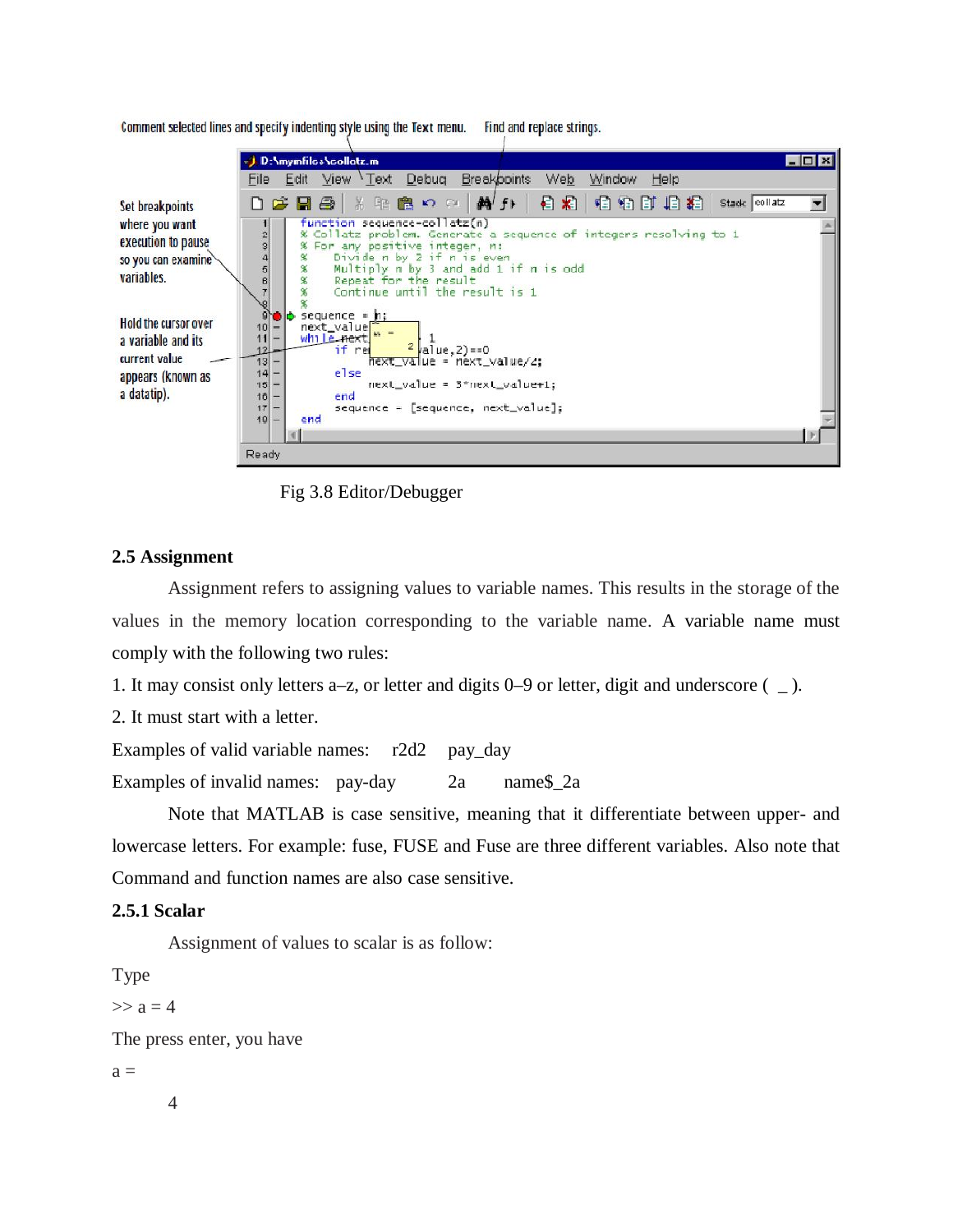It can be suppressed by terminating the command line with the semicolon (;) character,

e.g type

 $>> A = 6$ ;

It is possible to type several commands on the same line by separating them with commas or semicolons. If they are separate with commas, they will be displayed, and if the separation is done carried out with semicolon, they will not display. For example,

 $\gg$  a = 4, A = 6; x = 1;

Press enter, we have

 $a =$ 

4

Since MATLAB handles complex arithmetic automatically, complex values can be assigned to variables. The unit imaginary number  $\sqrt{-1}$  is preassigned to the variable i. Consequently, a complex value can be assigned simply as in

 $>> x = 2+i*4$ 

 $x =$ 

 $2.0000 + 4.0000i$ 

It should be noted that MATLAB allows the symbol j to be used to represent the unit imaginary number for input. However, it always uses an i for display. For example,

 $>> x = 2 + i * 4$ 

 $X =$ 

 $2.0000 + 4.0000i$ 

There are several predefined variables, for example, pi.

>> pi

 $ans =$ 

3.1416

By default, MATLAB display output to 4 decimal places. If the user desire additional precision, enter the following:

>> format long

Now when pi is entered the result is displayed to 15 significant figures:

>> pi

 $ans =$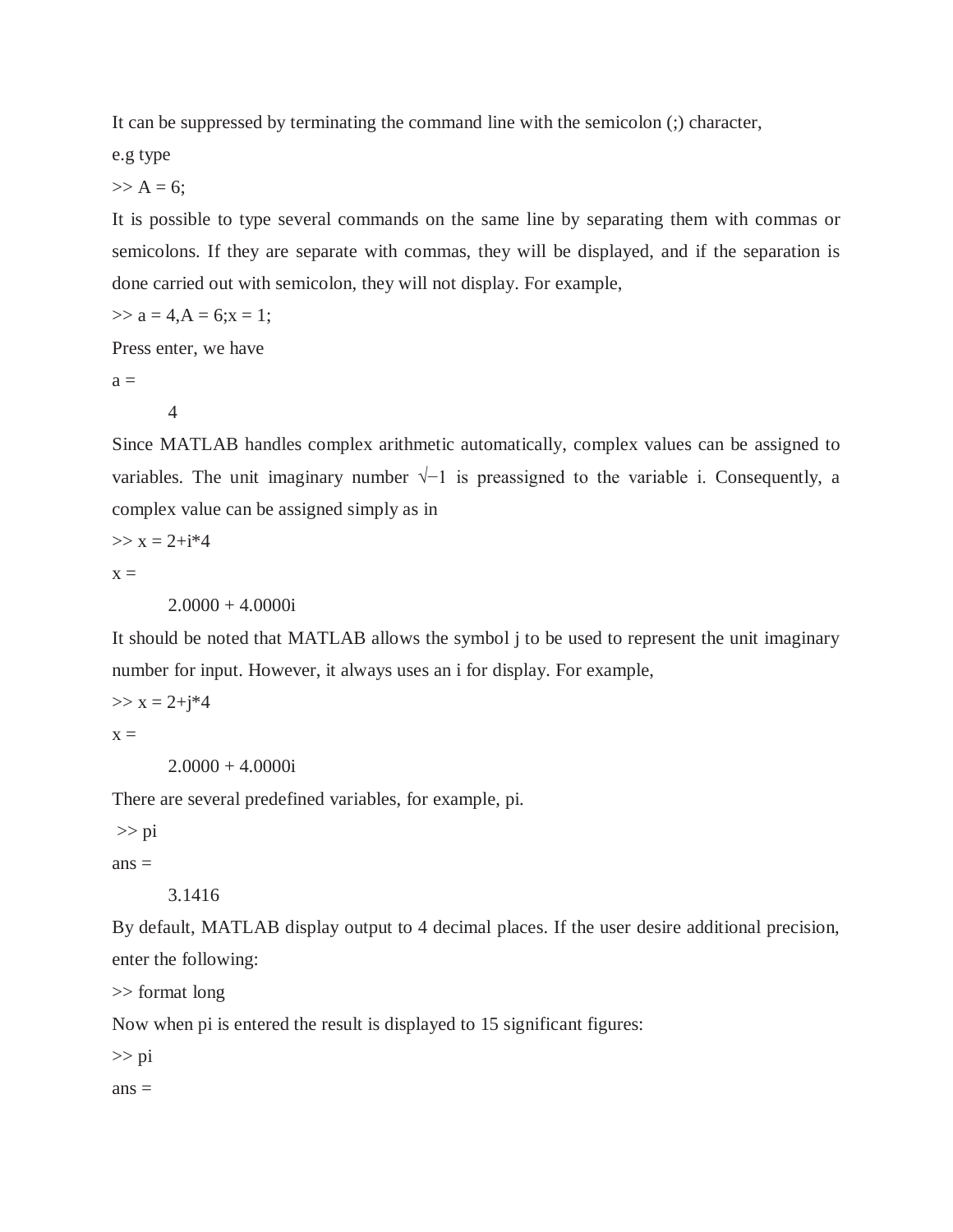```
3.14159265358979
```
To return to the four decimal default, type

>> format short

#### **2.5.2 Arrays, vectors and matrices**

An array is a collection of data or values that are represented by a single variable name. One dimensional array is called **vector** and two-dimensional arrays are called **matrices.** The scalars used in preceding section are actually matrices with one row and one column.

Brackets are used to enter arrays in MALAB. For example, a row vector can be assigned as follows:

 $\gg$  a = [1 2 3 4 5]  $a =$ 1 2 3 4 5

A column vector can be entered into MATLAB in any of the following:

 $\gg b = [2; 4; 6; 8; 10]$ or  $>> b = 24$ 6 8 10]

or, by transposing a row vector with the ' operator,

 $\gg b = [2 4 6 8 10]'$ 

The result in all three cases will be

 $b =$ 

A matrix of values can be assigned as follows:

 $\gg$  A = [1 2 3; 4 5 6; 7 8 9]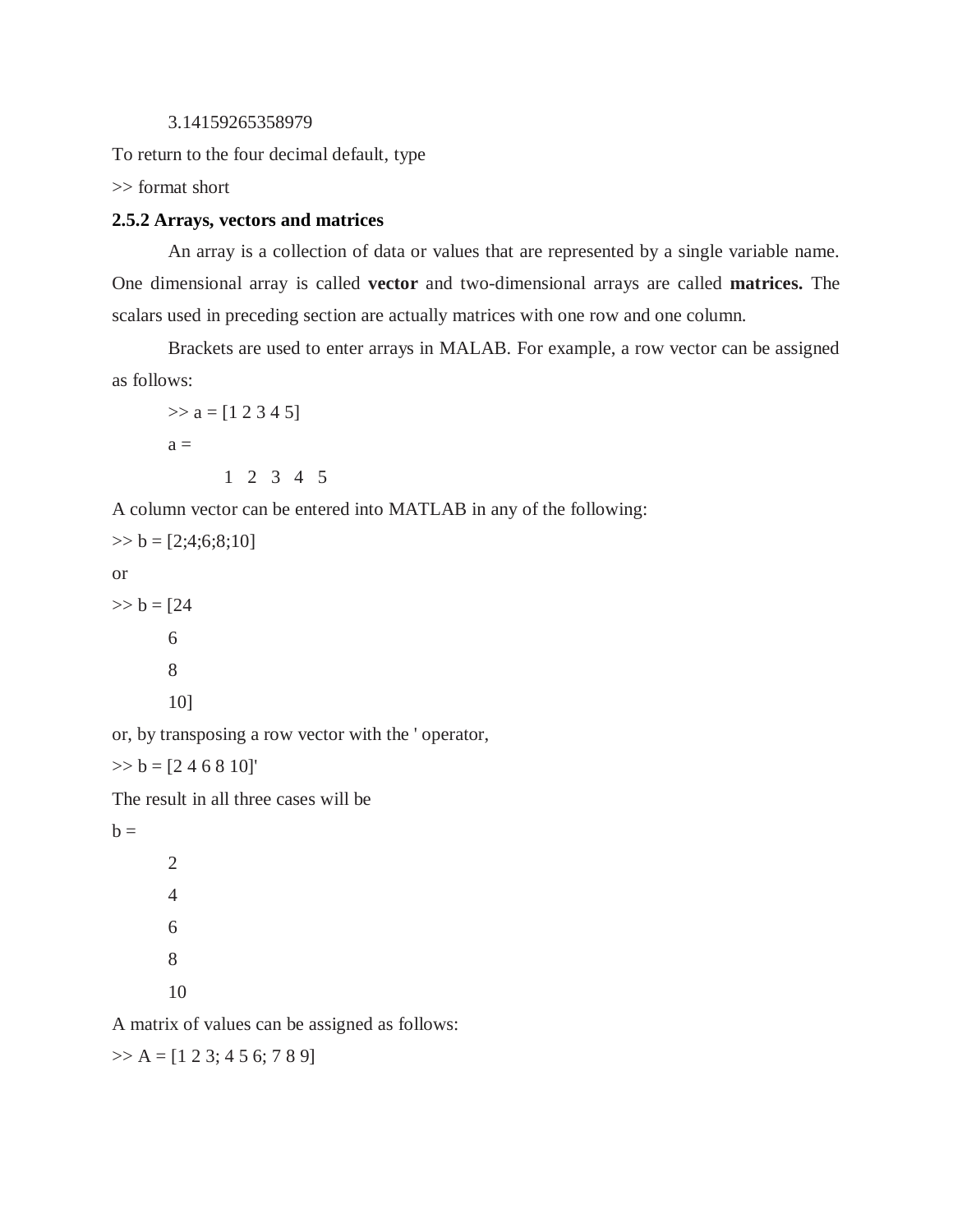$A = 1 2 3$ 4 5 6 7 8 9

In addition, the Enter key can be used to separate the rows. For example, in the following case, the Enter key would be struck after the 3, the 6 and the] to assign the matrix:

$$
A = [1 2 3 4 5 6 7 8 9]
$$

Matrix can also be constructed by *concatenating* (i.e., joining) the vectors representing each column:

 $>> A = [[1 4 7]' [2 5 8]' [3 6 9]']$ 

#### **Colon operator**

This is used for creating and manipulating arrays. If a colon is used to separate two numbers, MATLAB generates the numbers between them using an increment of one:

Example:

 $>> t = 1:5$  $t =$ 1 2 3 4 5

If colons are used to separate three numbers, MATLAB generates the numbers between the first and third numbers using an increment equal to the second number:

Example:

 $\gg t = 1:0.5:3$  $t =$ 1.0000 1.5000 2.0000 2.5000 3.0000

Note that negative increments can also be used

 $\gg t = 10:-1:5$  $t =$ 10 9 8 7 6 5

In addition the colon can also be used to select the individual rows and columns of a matrix. For example, the second row of the matrix A can be selected as:

 $>> A(2, :)$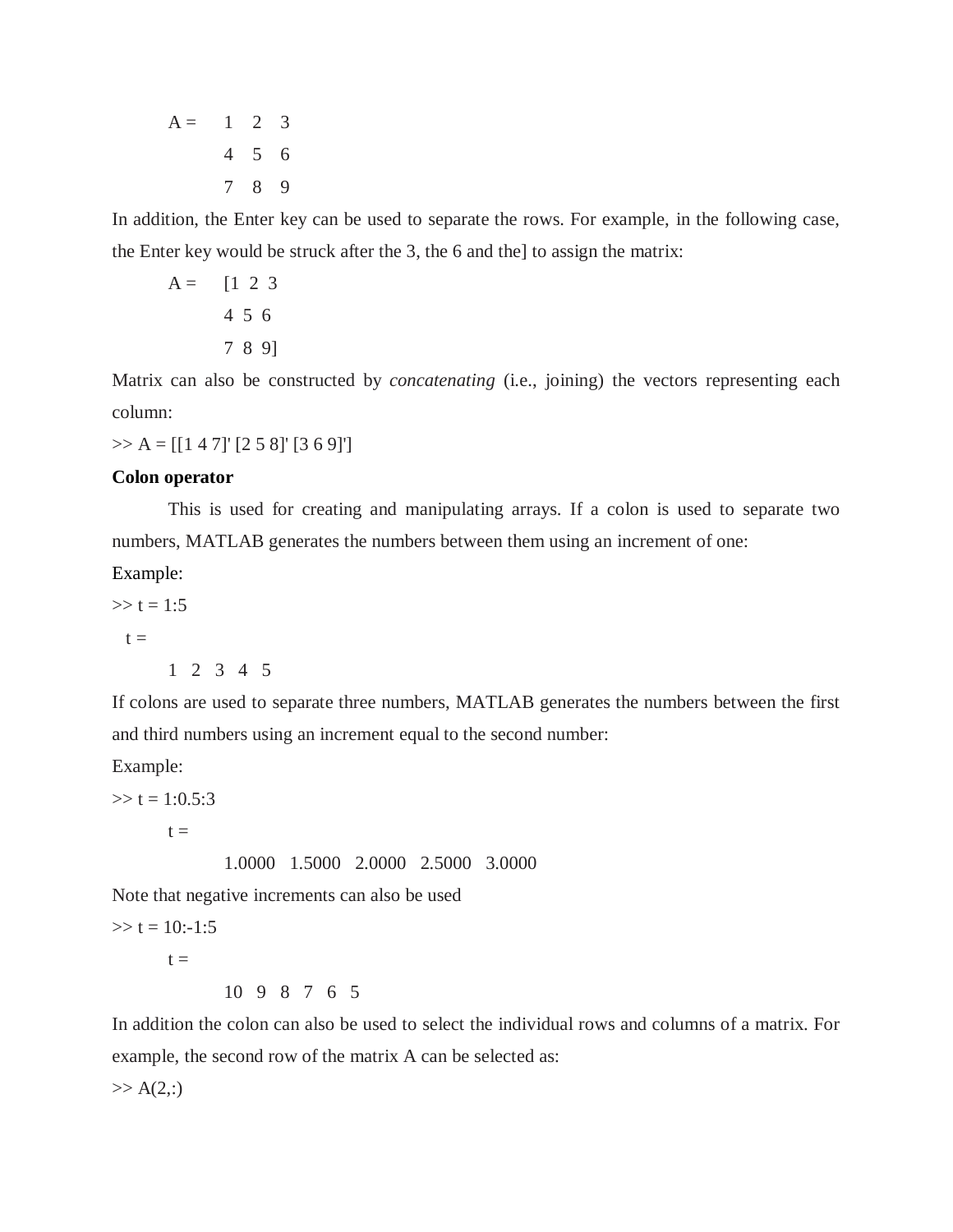ans  $= 4.56$ 

We can also use the colon notation to selectively extract a series of elements from within an array. For example, based on the previous definition of the vector t:

 $>> t(2:4)$ 

 $ans =$ 

9 8 7

Thus, the second through the fourth elements are returned.

A matrix can also be constructed from column vectors of the same length.

Example

 $x = 0:15:180;$ 

```
table = [x' sin(x * pi/180)']
```
 $table =$ 

| 0        | 0      |
|----------|--------|
| 15.0000  | 0.2588 |
| 30.0000  | 0.5000 |
| 45.0000  | 0.7071 |
| 60.0000  | 0.8660 |
| 75.0000  | 0.9659 |
| 90.0000  | 1.0000 |
| 105.0000 | 0.9659 |
| 120.0000 | 0.8660 |
| 135.0000 | 0.7071 |
| 150.0000 | 0.5000 |
| 165.0000 | 0.2588 |
| 180.0000 | 0.0000 |

#### **Linespace and logspace**

The linspace and logspace functions are used to generate vectors of spaced points. The linspace function generates a row vector of equally spaced points. It has the form

 $linspace(x1, x2, n)$ 

which generates *n* points between *x1* and *x2*.

For example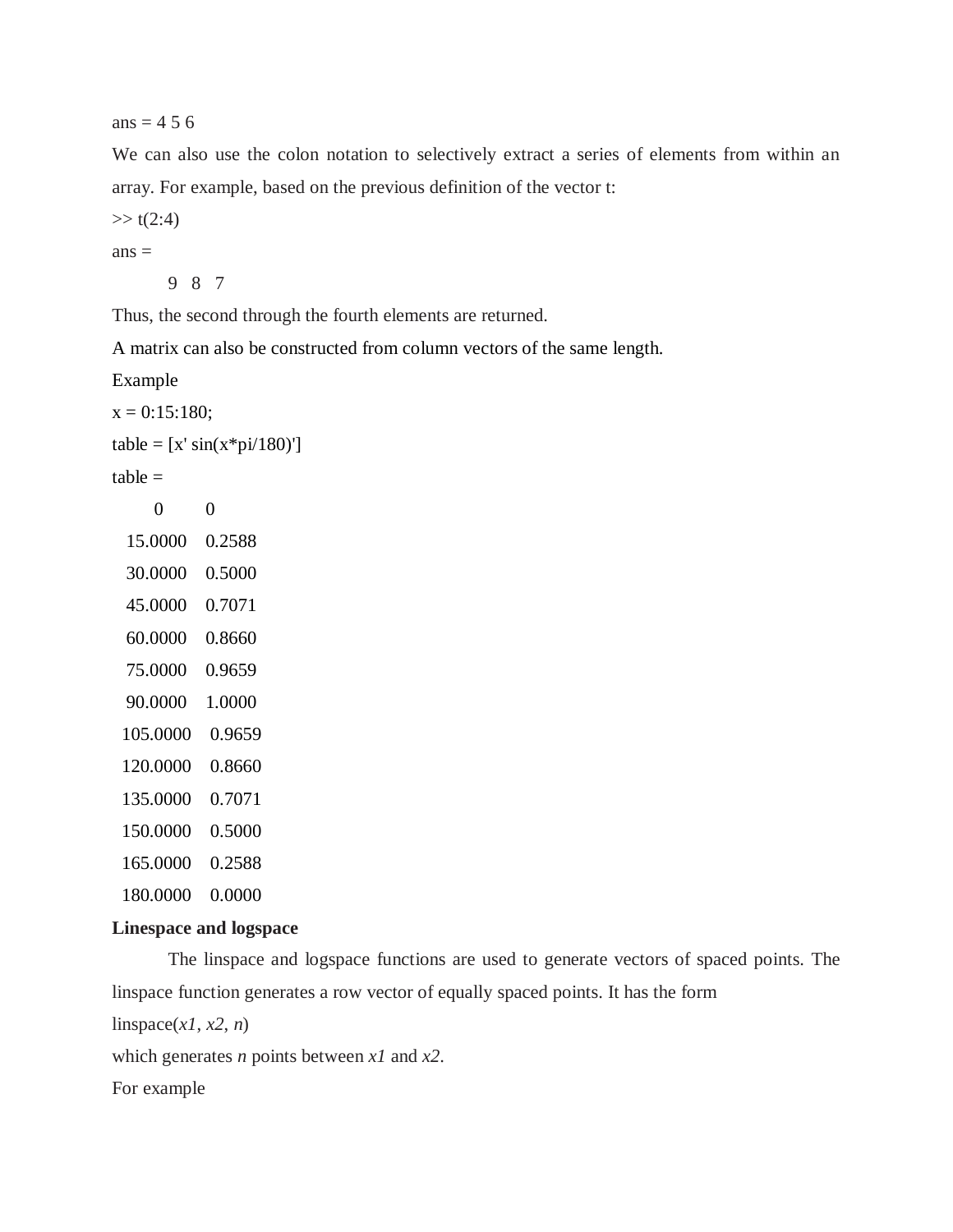$\gg$  linspace(0,1,6)

 $ans =$ 

0 0.2000 0.4000 0.6000 0.8000 1.0000

If the *n* is omitted, the function automatically generates 100 points.

The logspace function generates a row vector that is logarithmically equally spaced. It has the form  $logspace(x1, x2, n)$  which generates *n* logarithmically equally spaced points between decades  $10^{x}$  and  $10^{x}$ <sup>2</sup>.

For example,

 $\gg$  logspace(-1,2,4)

 $ans =$ 

0.1000 1.0000 10.0000 100.0000

If *n* is omitted, it automatically generates 50 points.

## **2.6 Mathematical operations**

Mathematical operations carried out are:

| <b>Operation</b> | <b>Algebraic form</b> | <b>MATLAB</b> |
|------------------|-----------------------|---------------|
| Addition         | $a+b$                 | $a + b$       |
| Subtraction      | $a-b$                 | $a - b$       |
| Multiplication   | $a \times b$          | $a * b$       |
| Right division   | a/b                   | a/b           |
| Left division    | $b\setminus a$        | a/b           |
| Power            | $a^b$                 | a ^ b         |

## **2.6.1 Precedence of operators**

| <b>Precedence</b> | Operator                                              |
|-------------------|-------------------------------------------------------|
| 1                 | Parentheses (round brackets)                          |
| $\overline{2}$    | Power, left to right                                  |
| 3                 | Multiplication and division, left to right            |
| $\overline{4}$    | Addition and subtraction, left to right               |
| 2.6.2             | Arithmetic operators of element by element on arrays. |

+ Addition

**Subtraction**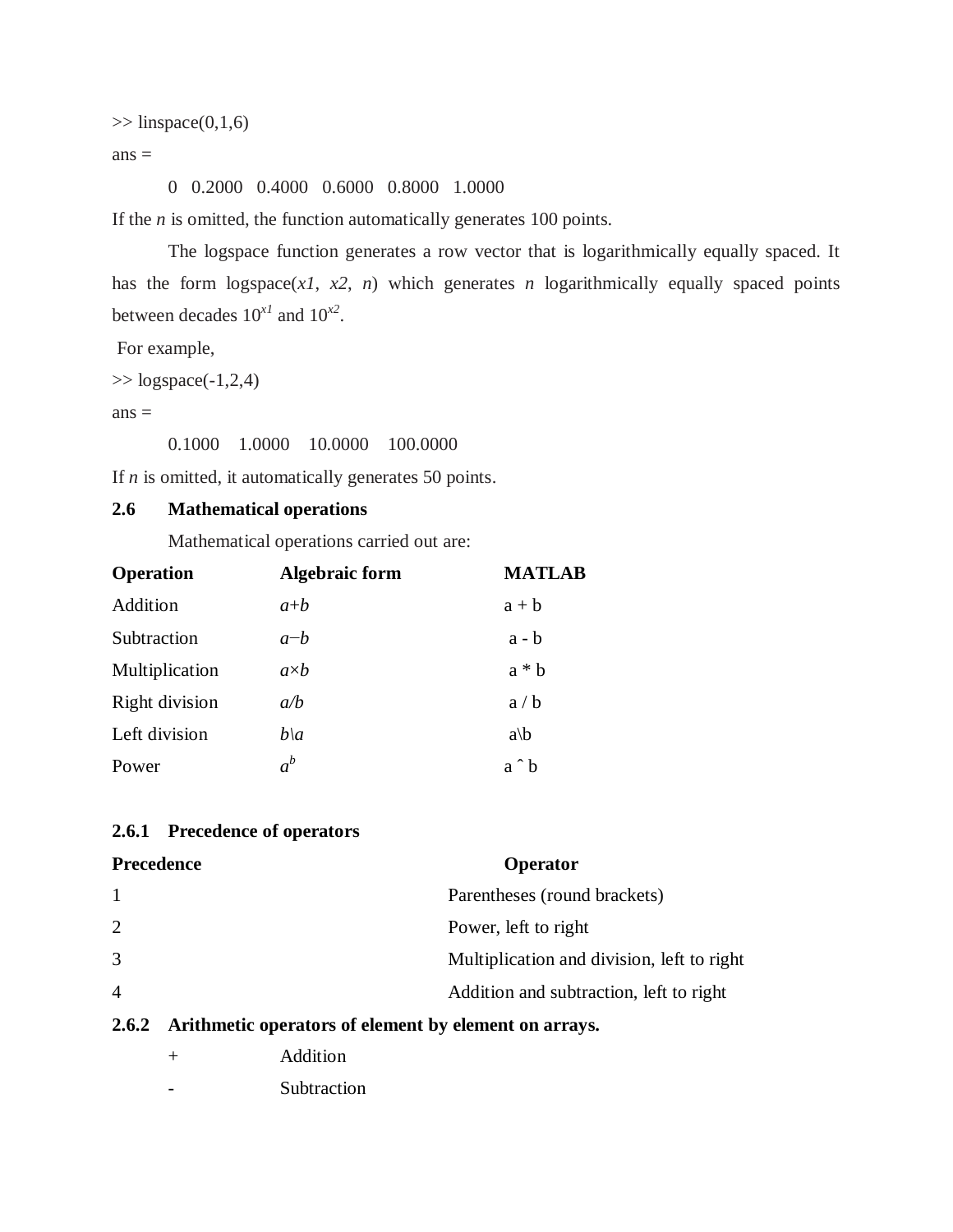| ∗         | Element-by-element multiplication |
|-----------|-----------------------------------|
|           | Element-by-element division       |
|           | Element-by-element left division  |
| $\lambda$ | Element-by-element power          |
|           | Unconjugated array transpose      |

# Examples:

 $>> 2*pi$  $ans =$ 6.2832  $>> y = pi/4;$  $>> y \wedge 2.45$  $ans =$ 0.5533  $>> y = -4 \land 2$  $y =$ -16  $>> y = (-4)$  ^ 2  $y =$ 16  $>> x = 2 + 4i$  $>> 3 * x$  $ans =$  $6.0000 + 12.0000i$  $\gg$  a = [1 2 3];  $>> b = [4 5 6]$ ;  $\gg$  a  $^*$  A  $ans =$ 30 36 42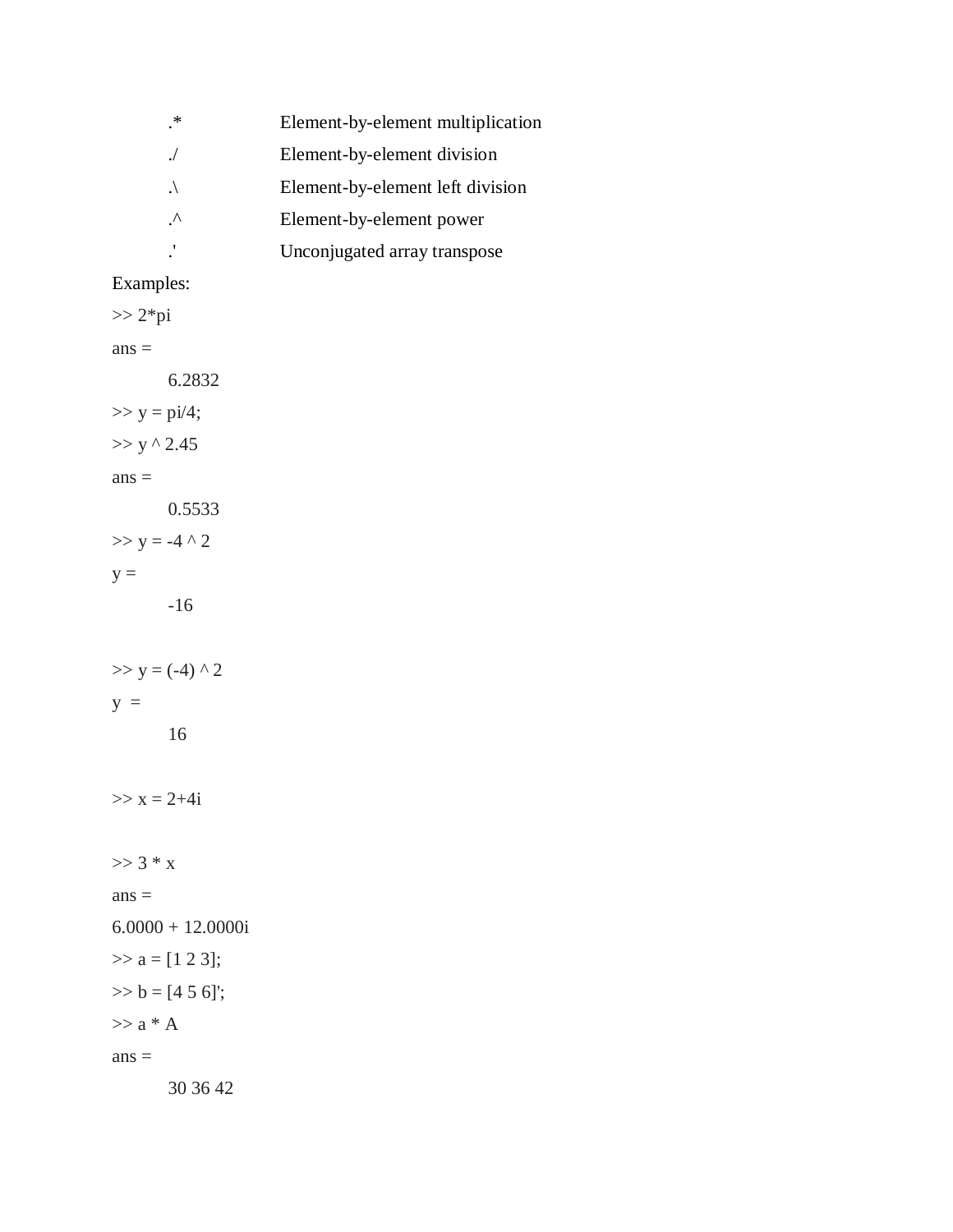$\gg$  A  $*$  b  $ans =$ 32 77 122

Note that matrices cannot be multiplied if the inner dimensions are unequal. Here is what happens when the dimensions are not those required by the operations.

 $>> A * a$ 

??? Error using ==> mtimes

Inner matrix dimensions must agree.

 $>> A^2$ 

 $ans =$ 

16 25 36 49 64 81

#### **2.7 Use of Built-In functions**

MATLAB program has so many built-in function which can be used by typing the correct function name. Examples include: ploting function, polynomial function, etc.

Example: Calculate the velocity of a free-falling body given as

$$
v = \sqrt{\frac{gm}{c_d}} \tanh\left(\sqrt{\frac{gc_d}{m}}t\right)
$$

where *v* is velocity (m/s), *g* is the acceleration due to gravity (9.81 m/s<sup>2</sup>), *m* is mass (kg), *cd* is the drag coefficient (kg/m), and *t* is time (s).

>> t = [0:2:20]'; >> g = 9.81; m = 68.1; cd = 0.25;

 $\gg v =$  sqrt(g\*m/cd)\*tanh(sqrt(g\*cd/m)\*t)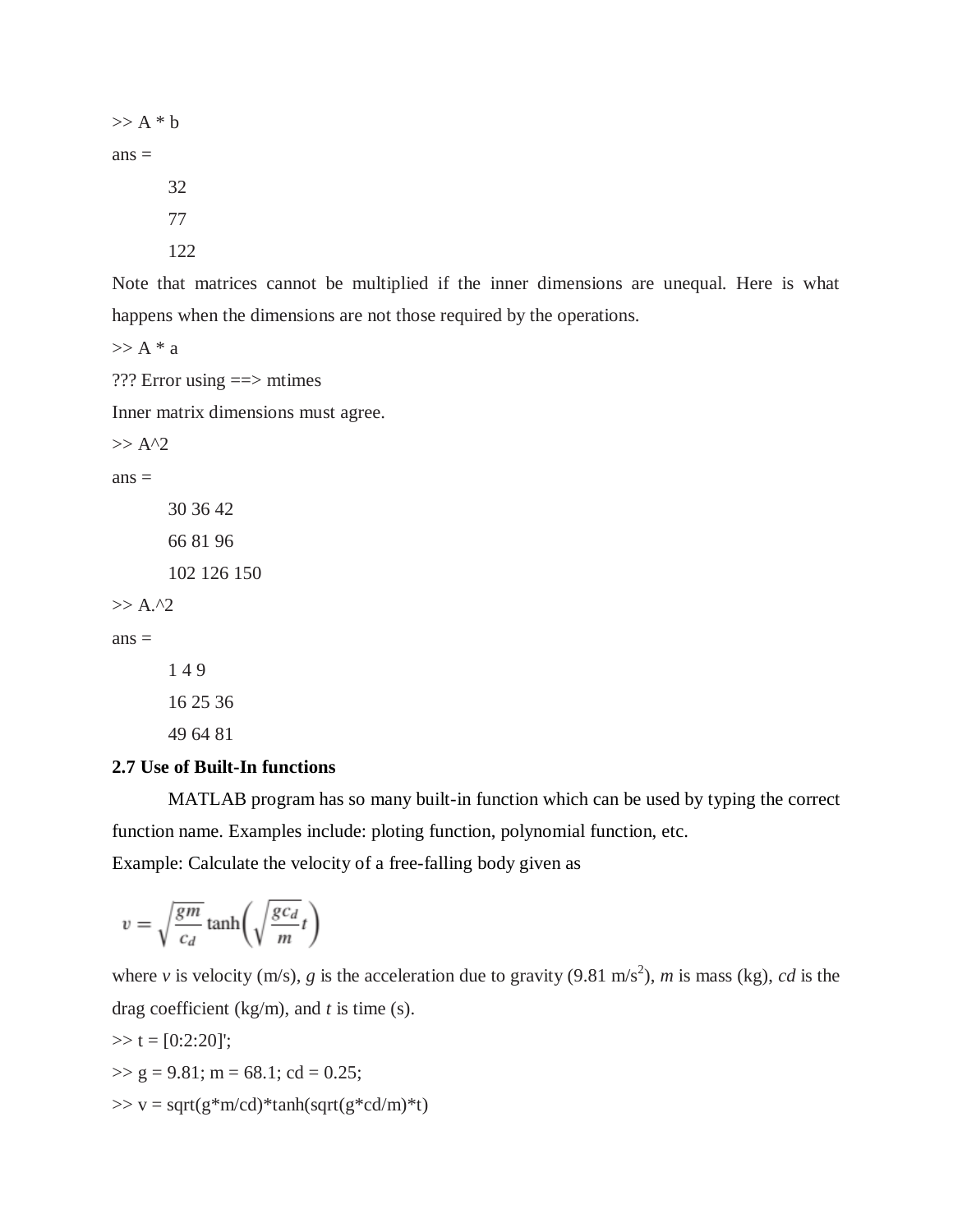$v =$ 

0 18.7292 33.1118 42.0762 46.9575 49.4214 50.6175 51.1871 51.4560 51.5823 51.6416

# **2.8 Graphics**

MATLAB can be use for graphical presentation of data.

Examples:

1.  $x = 0$ :  $pi/20$ :  $6 * pi$ ;

 $y = exp(-0.2*x).*sin(x);$ 

plot(x, y, 'r'), title('Hyperbolic curve'),xlabel('x'),ylabel('exp(-0.2)\*sin(x)'),grid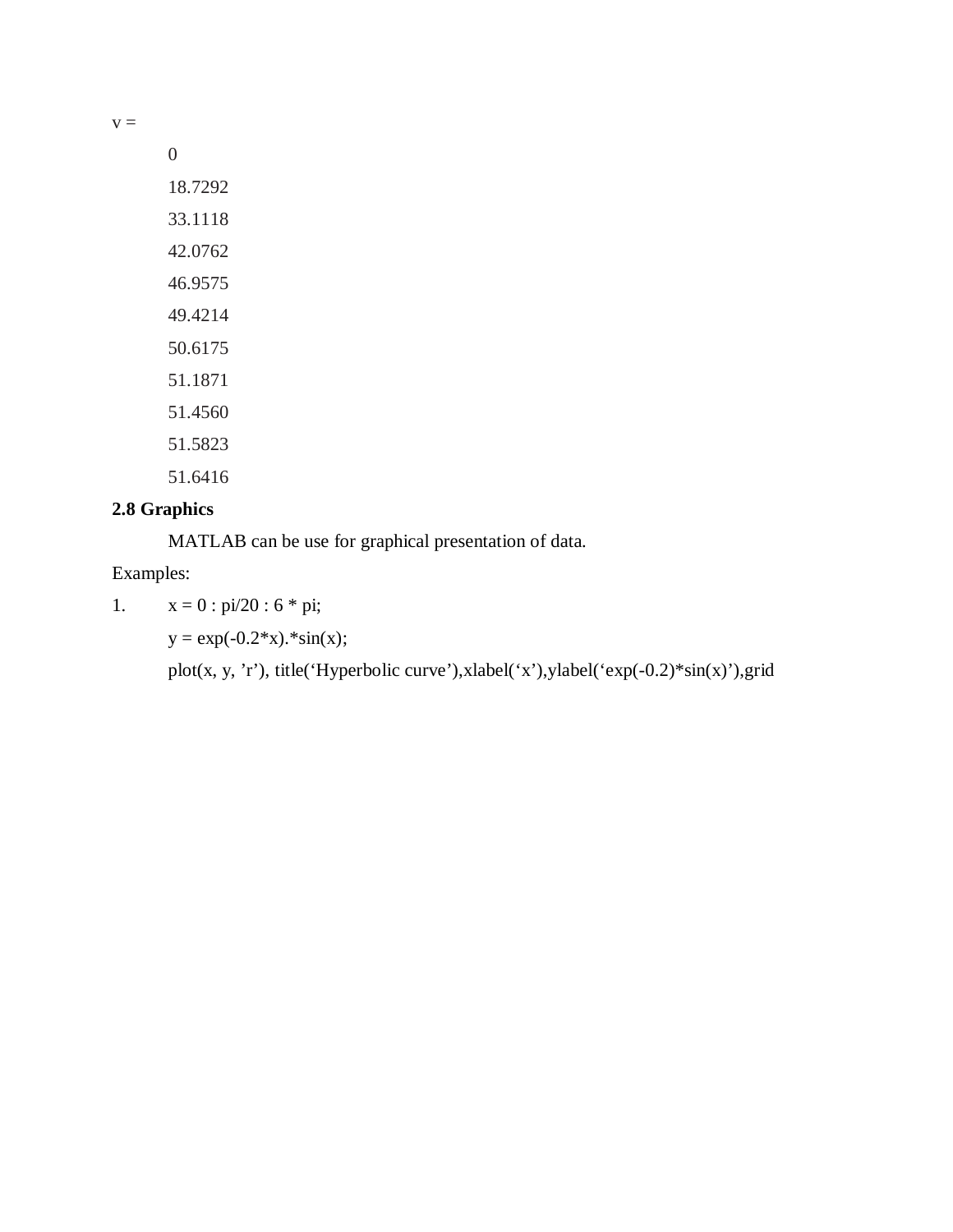

2. % Vertical motion under gravity  $g = 9.8$ ; % acceleration due to gravity  $u = 60$ ; % initial velocity (meters/sec)  $t = 0$ : 0.1 : 12.3; % time in seconds

s = u \* t - g / 2 \* t  $\hat{ }$  2; % vertical displacement in meters

plot(t, s), title( 'Vertical motion under gravity' ), xlabel( 'time' ), … ylabel( 'vertical displacement' ), grid

disp( [t' s'] ) % display a table